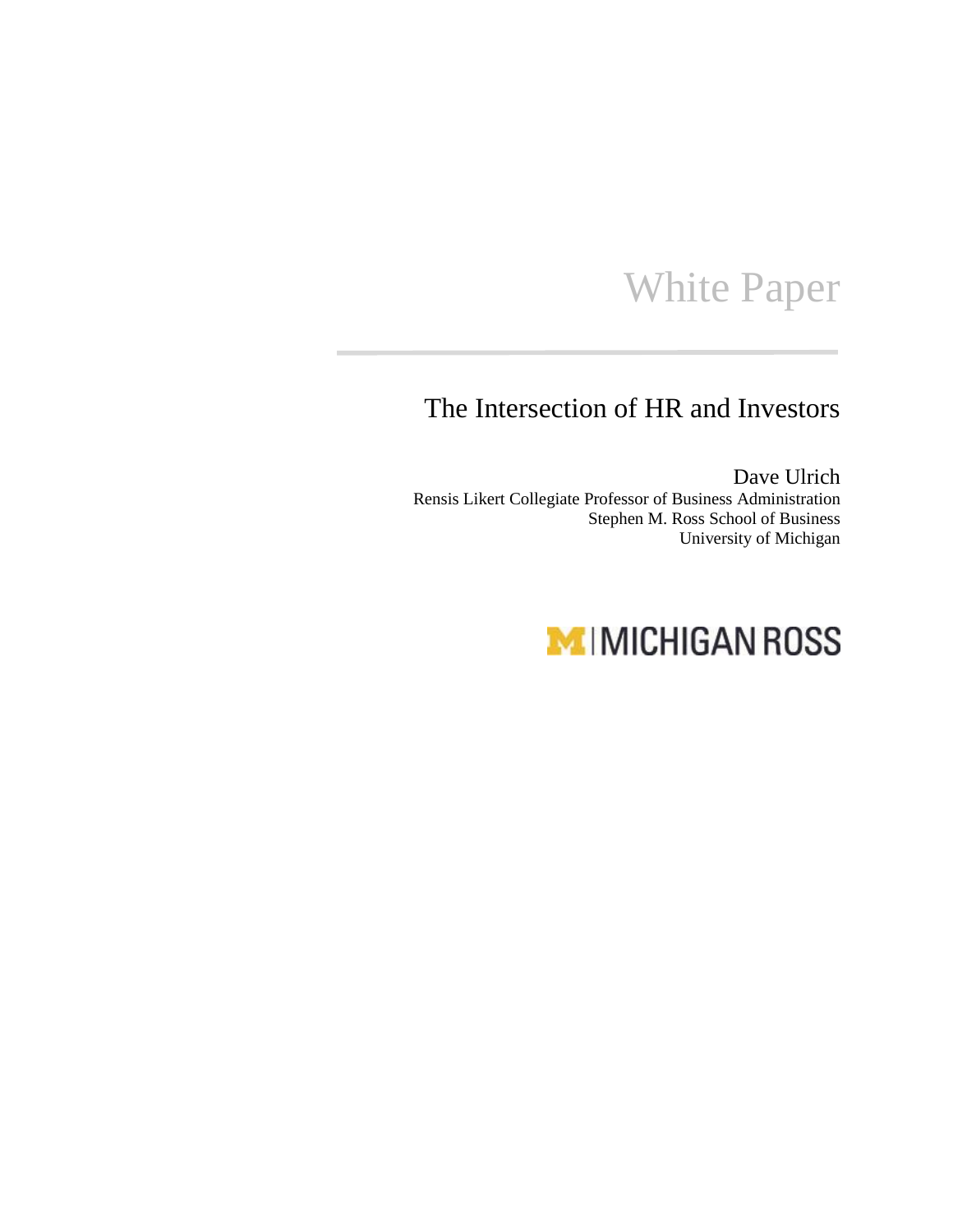## Key Points:

- HR intersects with investors because leadership impacts the value of a firm.
- It's time for a rigorous way to evaluate leadership through the eyes of investors.
- A leadership capital index would benefit investors as well as HR professionals.

When two disciplines collide, bad or good things can happen. Bad things happen when the collision fragments a discipline into disparate parts. Good things happen when discipline collisions inform each discipline.

The intersection of HR and investors has the potential to benefit each discipline. In recent years, HR professionals have worked to define and create value for key stakeholders. Clearly, HR drives positive employee outcomes (e.g., productivity, well being), helps execute business strategies (e.g., strategic HR), and enhances customer share (HR from the outside in). But HR's value may be further enhanced when it demonstrates the impact on a firm's financial performance, focused on market value.

In recent years, investors have learned that defining the market value of a firm goes beyond earnings. For decades, GAAP and FASB standards have required financial reporting of earnings, cash flow, and profitability. Recently, these financial outcomes have been found to predict about 50 percent of a firm's market value. Investors have shown increased interest in intangibles like strategy, brand, R&D, innovation, risk, and information flow. These intangibles predict firm profitability. A next step for investors is to analyze the predictors and drivers of intangibles.

Wise, long-term investors recognize that leadership matters. In our research, we found that investors allocate about 30 percent of their decision-making on the quality of leadership. Quality of leadership becomes a predictor of intangible value, which in turn produces financial results. To move firm valuation discussions from financials to intangibles to leadership requires synthesizing HR, organization, leadership, intangibles, and financial insights in a quest to offer a simple valuation solution while acknowledging the complexity of the overall problem of value.

My forthcoming book, Leadership Capital Index, draws on a useful metaphor for how to include, conceive, and audit leadership in the assessment of firm value A leadership capital index is like a financial confidence index—Moody's or Standard & Poor's. It offers a more thorough way to assess leadership. Most acknowledge that leaders affect an organization's value, but they use simplistic and intuitive approaches to apply that insight.

I believe it's time to offer a more rigorous way of evaluating leadership through the eyes of investors to more fully determine a firm's value.

To create a leadership capital index, I also looked at dozens of studies by consulting firms and experts who attempted to put substance behind the assessment of leadership. In general, these studies offered deep insights on one piece of an overall leadership puzzle. Some focused on compensation practices, others on personal style, and still others on organization governance and design. Few attempted to prepare a comprehensive approach to leadership as a whole.

I believe that a leadership ratings index would have two dimensions—individual and organizational. Individual refers to the personal qualities (competencies, traits, characteristics) of the key leaders in the organization. Organization refers to the systems (often called human capital) these leaders create to manage leadership throughout the organization and the application of organization systems to specific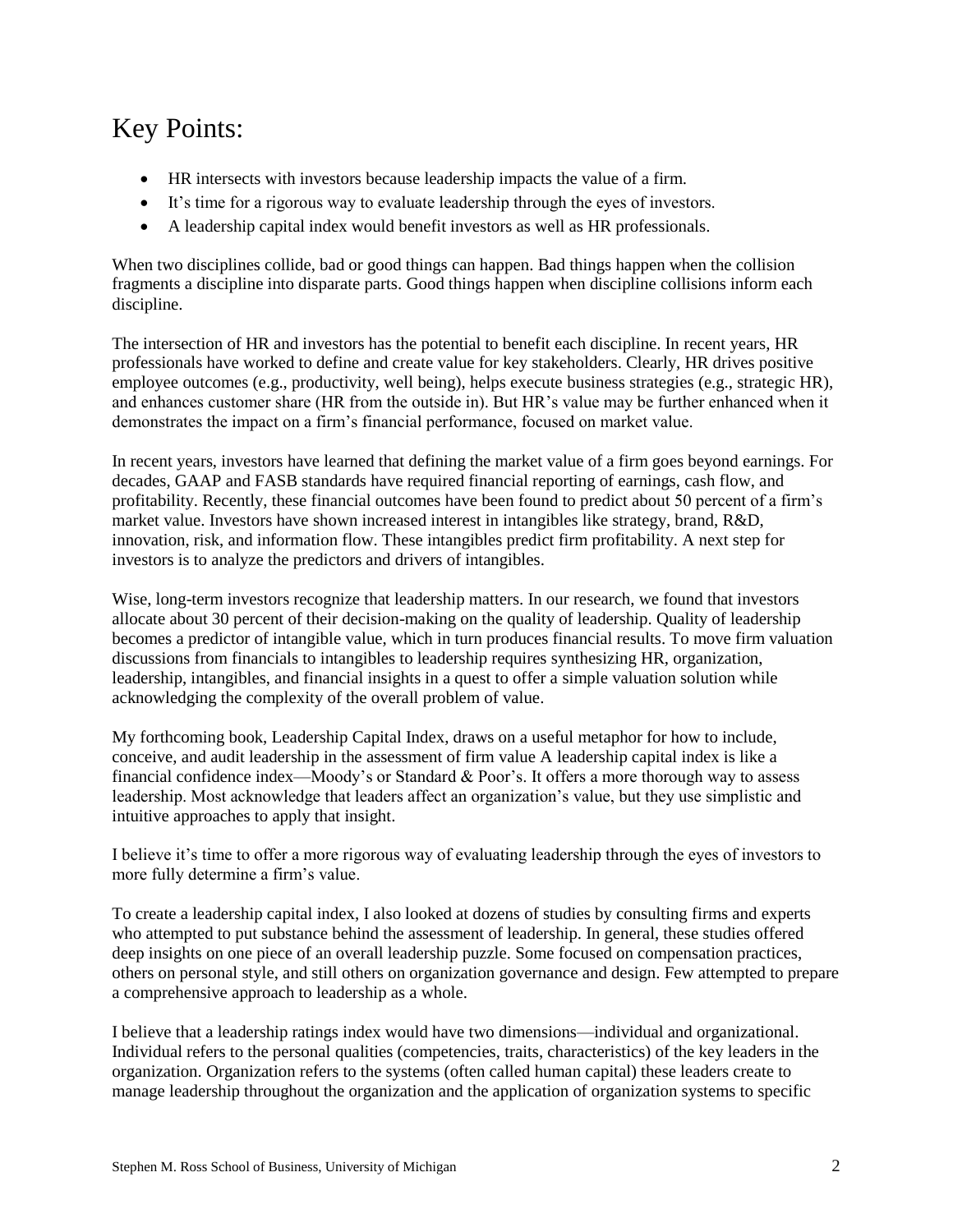business conditions. Using these two domains, previous leadership and human capital work may be synthesized into a leadership capital index that investors can use to inform their valuation decisions and HR professionals to enhance their impact.

Five leadership factors define the individual domain of a leadership ratings index that covers half of leadership capital.

- 1. **Personal proficiency:** To what extent does the leadership demonstrate the personal qualities required of an effective leader?
- 2. **Strategist:** To what extent does the leadership articulate a point of view about the future and strategic positioning?
- 3. **Executor:** To what extent does the leadership make things happen and deliver as promised?
- 4. **People manager:** To what extent does the leadership build competence, commitment, and contribution of their people today and tomorrow?
- 5. **Leadership differentiator:** To what extent does leadership behave consistent with customer expectations?

Leadership capital not only includes personal or individual leadership traits, but also investments made to build future leaders within the organization. To build future leaders, leaders create organization cultures and invest in human resource practices (often called human capital) in five domains:

- 1. **Culture capability:** To what extent has the leadership created a customer-focused cultural capability that is shared throughout the organization?
- 2. **Talent:** To what extent has the leadership invested in practices that manage the flow of talent into, through, and out of the organization?
- 3. **Performance accountability:** To what extent has the leadership created performance management practices (e.g., compensation) that reinforce the right behaviors?
- 4. **Information:** To what extent has the leadership managed information flow to gain information asymmetries?
- 5. **Work:** To what extent has the leadership created organization and work practices that deal with the increasing pace of change in today's business setting?

The intersection of HR and investor fields benefits both. HR becomes even more central to the business, and investors have more comprehensive data to determine firm value. A leadership capital index is a wonderful beginning of this journey.